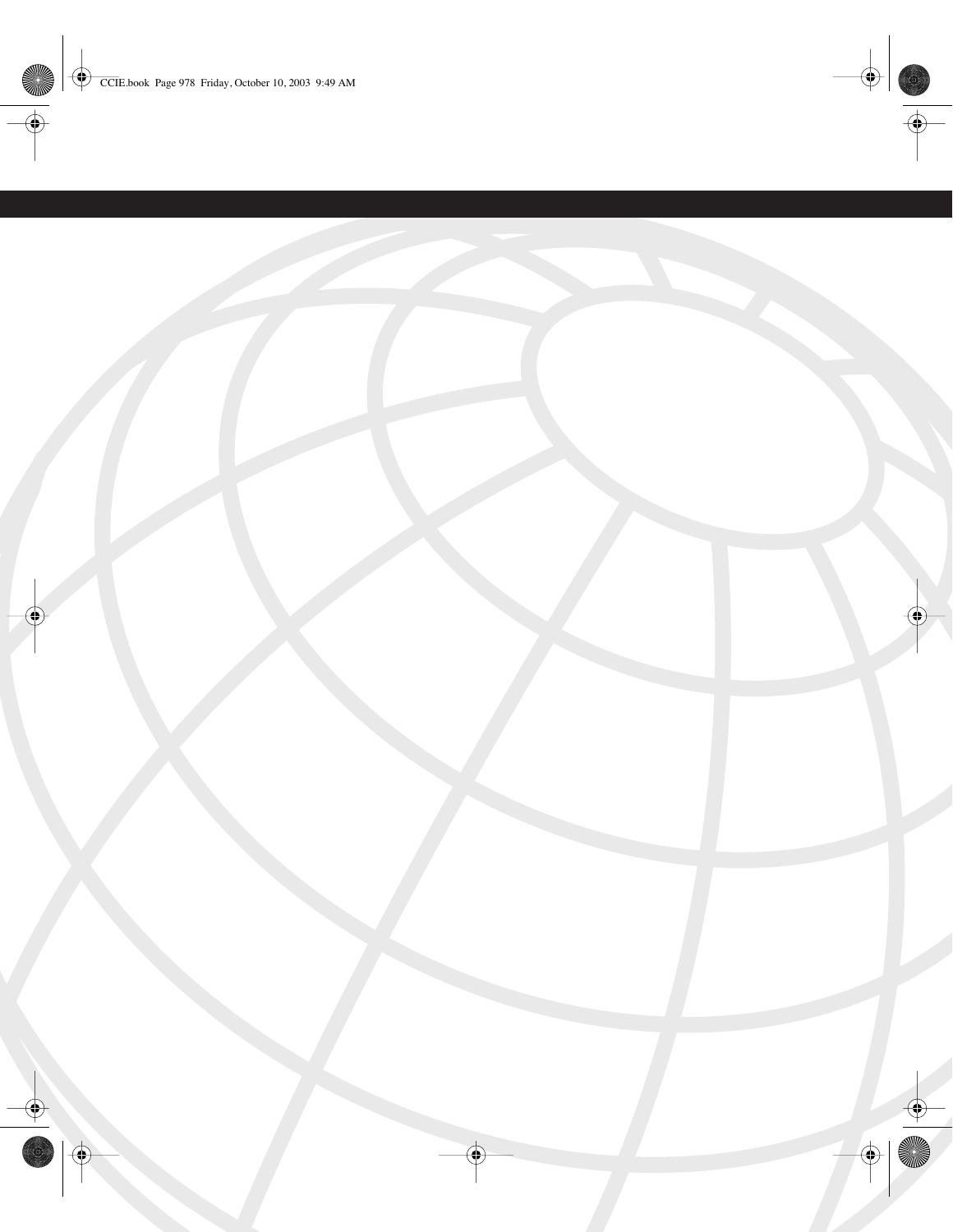### **I N D E X**

## **Symbols & Numerics**

? (question mark), Catalyst 3550 help system, 82 10BASE-T Ethernet, NLP, 26 802.1Q trunking, 18

## **A**

AAL (ATM Adoption Layer) types, 293 access-list rate-limit command, 449–451 active flows, 399 Active state (FSM), 559–560 as symptom of error condition, 639, 642–645 addressing, IP multicast, 228 administratively scoped addresses, 230–231 globally scoped addresses, 229 GLOP addresses, 230 Layer 2 multicast addresses, 231–233 local-link addresses, 229 source-specific addresses, 230 Adj-RIB-In table, 516 Adj-RIB-Out table (BGP), 516 administrative distance BGP backdoors, 815–818 effect on BGP routing, 815 administratively scoped addresses, 230–231 Admission Control Module (RSVP), 337 advanced features on Catalyst 3550 switches, 86 BackboneFast, 91 MST, configuring, 101, 104–111 PortFast Spanning Tree, configuring, 87–88 Root guard, configuring, 92–94 RSTP, configuring, 95–99 UplinkFast, configuring, 89–90 VLAN maps, configuring, 111–114 VLAN protected ports, configuring, 114–115 advertising local networks to BGP peers, 680 connected networks, 682–684 IGP routes, 687–689 static routes, 685–687 aggregate-port learners, 25 aggregating BGP routes, 732–737 conditional route advertisements, 742–745 route suppression, 738–741 AGGREGATOR attribute (BGP), 581 alias command, customizing Cisco IOS Software, 601 anycast RP, 244–246 applications, minimum requirements for operation, 276–279 applying IP RTP priority to interfaces, 452–453 policies to CBWFQ class maps, 460–462 to interfaces, 463 policy-based routing to incoming traffic, 182–192 PQ to interfaces, 416–424 route maps during redistribution, 149 traffic shaping to Layer 2 technologies, 441 arguments of fair-queue command, 403 of priority-list command, 409–413 of queue-list command, 427–431 AS\_PATH attribute (BGP), 567, 570 affecting route selection, 760–763 route filtering, 764–771 AS numbers, 514 assessing router capacity for BGP, 598 CPU, 598 memory, 599–601 ATM (Asynchronous Transfer Mode) AAL types, 293 CIR, 292 DLCIs, 292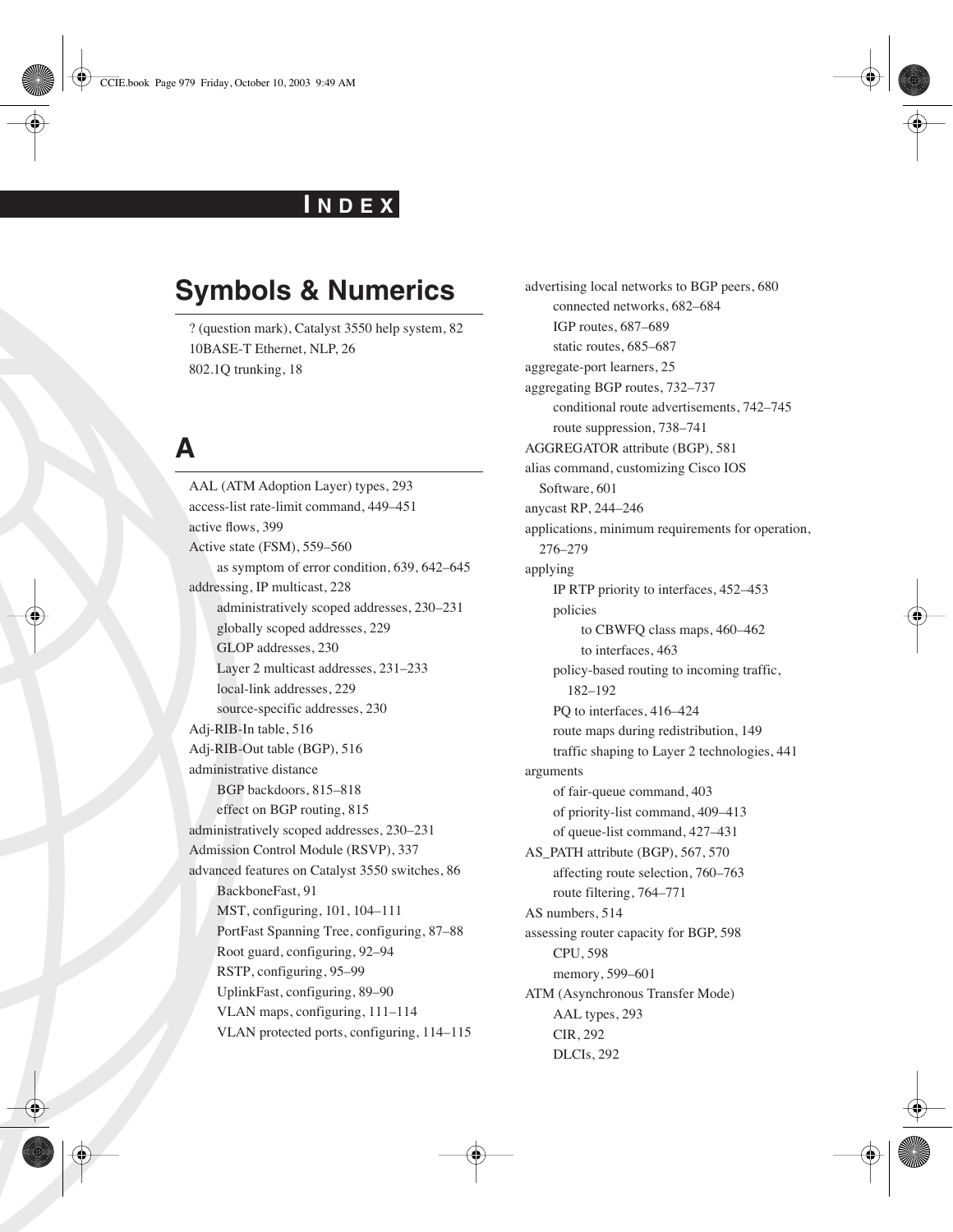multiservice traffic support, 291 QoS CoS, 304 versus Frame Relay, 303–305 subinterfaces, configuring, 294 UBR circuits, configuring, 307–308 VBR-nrt circuits, configuring, 305–307 versus Frame Relay, 290–308 ATOMIC\_AGGREGATE attribute (BGP), 579 attributes (BGP), 515 AGGREGATOR, 581 AS\_PATH, 567, 570 affecting route selection, 760–763 route filtering, 764–771 ATOMIC\_AGGREGATE, 579 CLUSTER\_LIST, 586 COMMUNITY, 167, 170, 581–583 community lists, 789–794 removing, 170 route filtering, 787–789 well-known values, 785–787 configuring, 174–175 LOCAL\_PREF, 577–578 setting, 173 specifying network exit points, 780–783 MED, 576 best path selection, 776–780 NEXT\_HOP, 572–573 modifying on I-BGP peers, 664–671 path manipulation, 772–776 ORIGIN, 566 affecting route selection, 755–760 setting, 174 ORIGINATOR\_ID, 586 WEIGHT, 578 manipulating path selection, 783–785 authentication, BGP peers, 707–708 autonegotiation, 26–28 autonomous system path

autonomous systems, 515. *See also* confederations BGP interaction with IGPs, 677–679 Auto-RP, 244

### **B**

BackboneFast, configuring on Catalyst 3550 switches, 91 backdoors (BGP), 815–818 bandwidth allocation of CQ queues, 435–440 BAs (behavior aggregates), 371 Bc (committed burst rate), 440 Bc (sustained burst rate), 441 Be (excess burst rate), 441 BECN (Backward Explicit Congestion Notification), 293 benefits of policy-based routing, 181 best effort versus guaranteed QoS, 273 best path selection with MED attribute, 776–780 BGP (Border Gateway Protocol) administrative distance backdoors, 815–818 effect on routing, 815 advertising local networks to peers, 680 connected networks, 682–684 IGP routes, 687–689 static routes, 685–687 AS\_PATH attribute affecting route selection, 760–763 route filtering, 764–771 AS numbers, 514 attributes, 515 AGGREGATOR, 581 AS\_PATH, 567, 570 ATOMIC\_AGGREGATE, 579 CLUSTER\_LIST, 586 COMMUNITY, 581–583 configuring, 174–175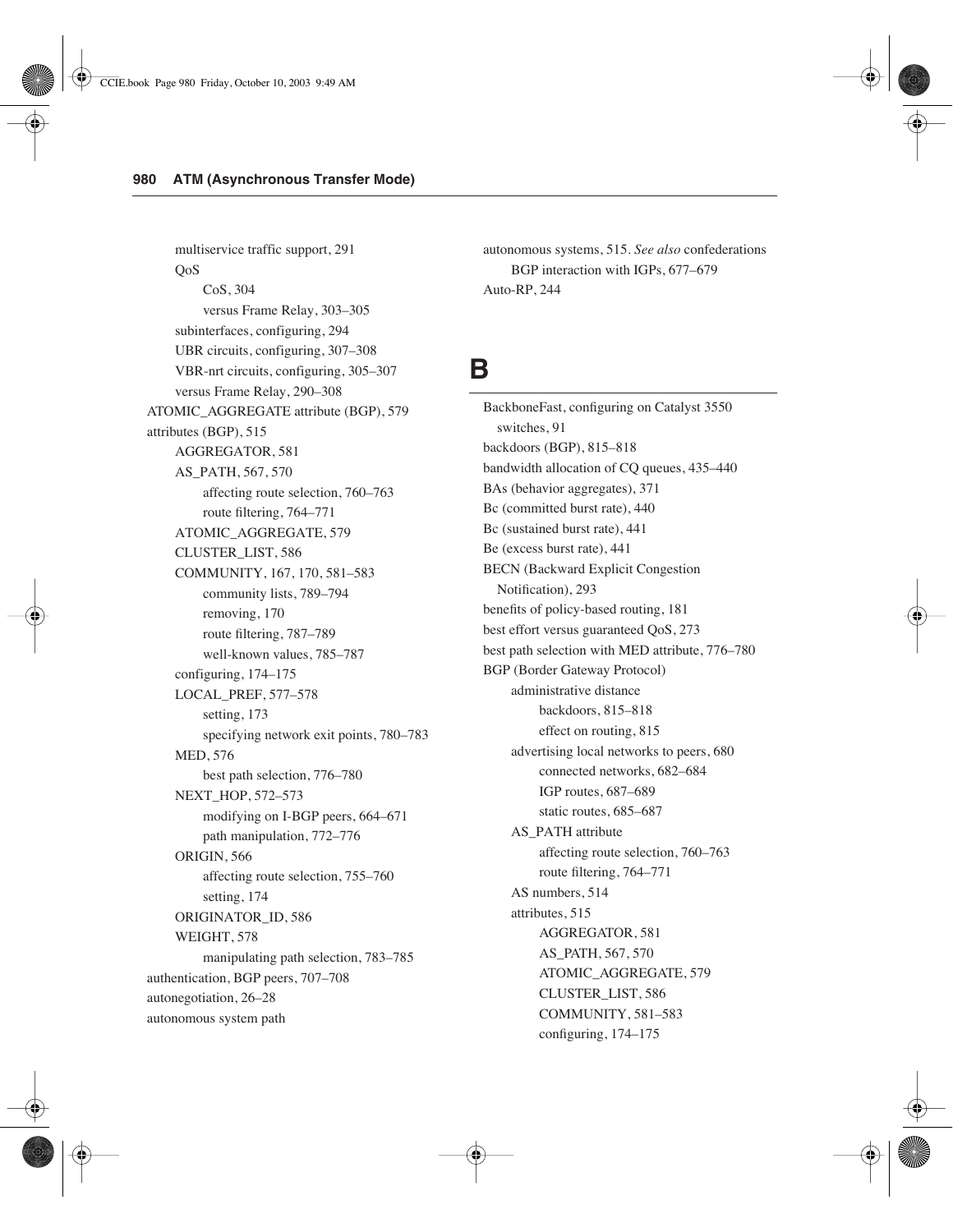LOCAL\_PREF, 577–578 MED, 576 NEXT\_HOP, 572–573 ORIGIN, 566 ORIGINATOR\_ID, 586 WEIGHT, 578 autonomous system path, 515 capabilities advertisement, 538 confederations, 588–590, 593 configuring, 646 dampening, 170 E-BGP multihop configuring, 673–677 peer relationships, 671–672 filtering routes, 745 with distribute lists, 746–748 with prefix lists, 748–750 with route maps, 750–754 FSM, 553–555, 639 Active state, 559–560 as diagnostic tool, 639, 642–645 Connect state, 558–559 Established state, 563 Idle state, 555–558 OpenConfirm state, 562–563 OpenSent state, 561–562 I-BGP synchronization, configuring, 646–662 interaction with IGPs, 677–679 lab exercises, 689–705 LOCAL\_PREF attribute, specifying network exit points, 780–783 MED attribute, best path selection, 776–780 messages KEEPALIVE, 550 NOTIFICATION, 546–549 OPEN, 534–538 ROUTE-REFRESH, 551–553 UPDATE, 539–545 multihomed network configuration, 795–814 lab exercises, 826–866

neighbor relationships, 519 authentication, 707–708 configuring, 604–621 E-BGP, 520–526 I-BGP, 526, 530–533 troubleshooting, 604, 621–634 NEXT\_HOP attribute modifying on I-BGP peers, 664–671 path manipulation, 772–776 ORIGIN attribute, affecting route selection, 755–760 peer capabilities, 538 peer groups, 593 performance tuning, 821–822 memory conservation, 823–826 route refresh, 821–823 prerequisites for configuring, 597–598 assessing router capacity, 598–601 CPU, 598 memory, 599–601 reducing design complexity with confederations, 712, 715–726 with peer groups, 730–732 with private autonomous systems, 727–729 with route reflectors, 709–712 route aggregation, 732–737 conditional route advertisements, 742–745 route suppression, 738–741 route dampening, 818–821 route reflectors, 584–586 route selection process, 593–594 routing tables, 515–516 session types, 513 route exchange process, 516, 519 set commands, 164–175 set as-path, 164–167 set comm-list delete, 170 set community, 167, 170 set dampening command, 171–173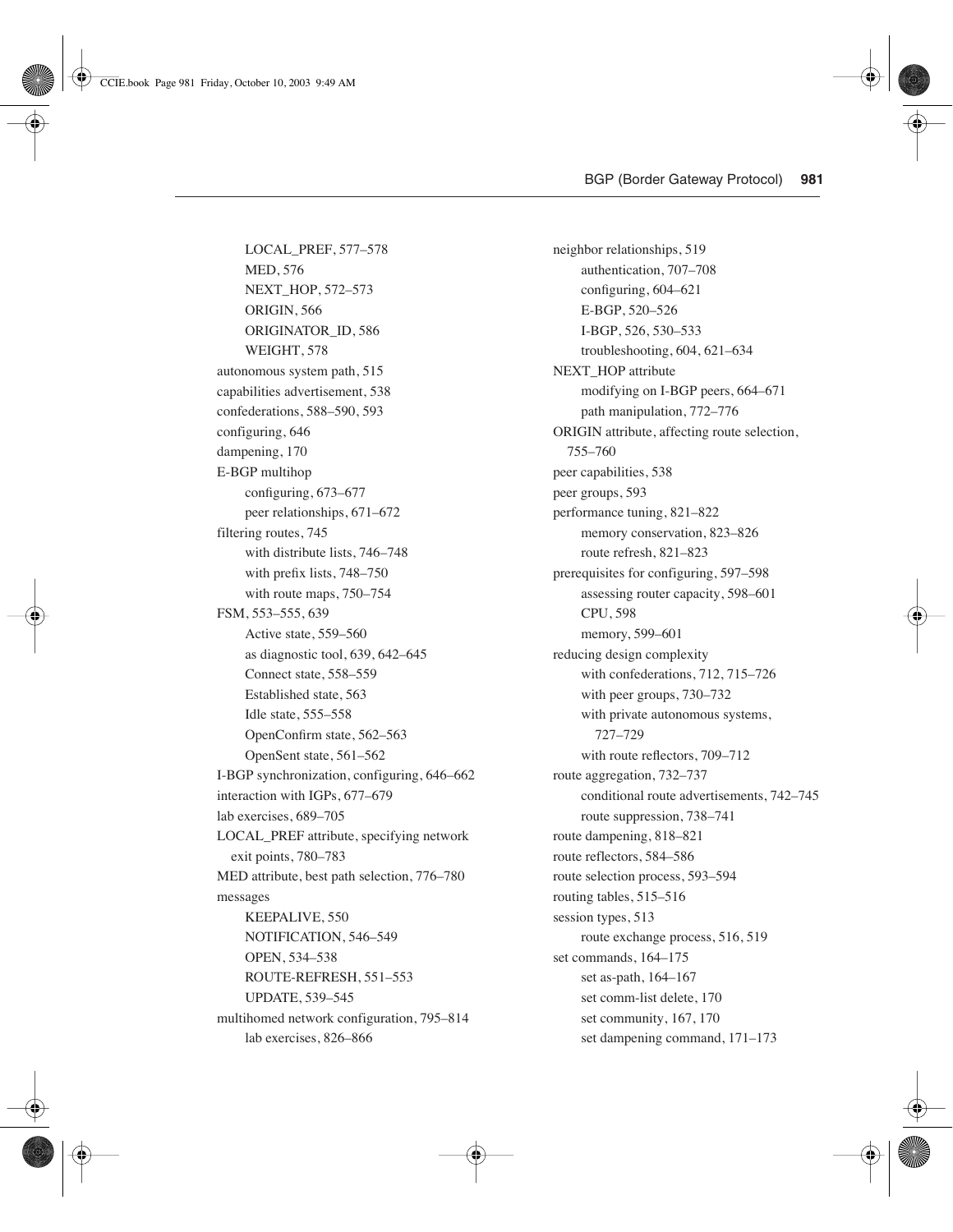set local-preference command, 173 set origin command, 174 set weight command, 174 speakers, 514 storing routes, 680 troubleshooting with messages, 634–636, 638–639 WEIGHT attribute, manipulating path selection, 783–785 BGP Open process, 598 BGP-4. *See* BGP bidirectional PIM, 239 Big Show commands show ip cache policy, 194 show ip policy, 194 show route-map, 193 BPDUs (bridge protocol data units), 29 bridge IDs, 29 broadcast domains, VLANs, 8 default settings, 9–10 design rules, 8 broken state (SPT), 32

# **C**

calculating sequence numbers for WFQ routers, 401–403 TC for GTS, 441 capabilities advertisement (BGP), 538 CAR (committed access rate) configuring, 446–451 marking traffic, 445–446 Catalyst 3550 switches advanced features, 86–115 command modes, 36 configuring, 35 default VTP settings, 15

EtherChannel port groups, 37 Ethernet switching, configuring, 38–86 help system, 82 Layer 3 switching, 10 routed ports, 38 SVI, 38 switch ports, 37 CBWFQ (Class-Based Weighted Fair Queuing), 454 class maps, 455 applying policies, 460–462 default classes, 463 match command values, 456–457, 460 class-based shaping, 468–472 configuring, 464–466 displaying configuration information, 467–468 NBAR, 455 lab exercises, 500–508 queuing voice traffic with LLC, 483–486 traffic policing, 472 configuring, 473–479 two-bucket policies, 472, 480–482 CCIE exam practice labs, 879–880 !!! Boom, 890–900 Broken Arrow, 880–890 Enchilada II, 912–924 Kobayashi Maru, 925–935 The Intimidator, 901–912 preparing for, 871–879 CEF (Cisco Express Forwarding), 311–312 load balancing, 312 verifying configuration, 313–315 characteristics of route maps, 149 CIR (committed information rate), 292, 440–441 Cisco Catalyst 3550 Intelligent Ethernet Switch, 5 base models, 7 features, 6–7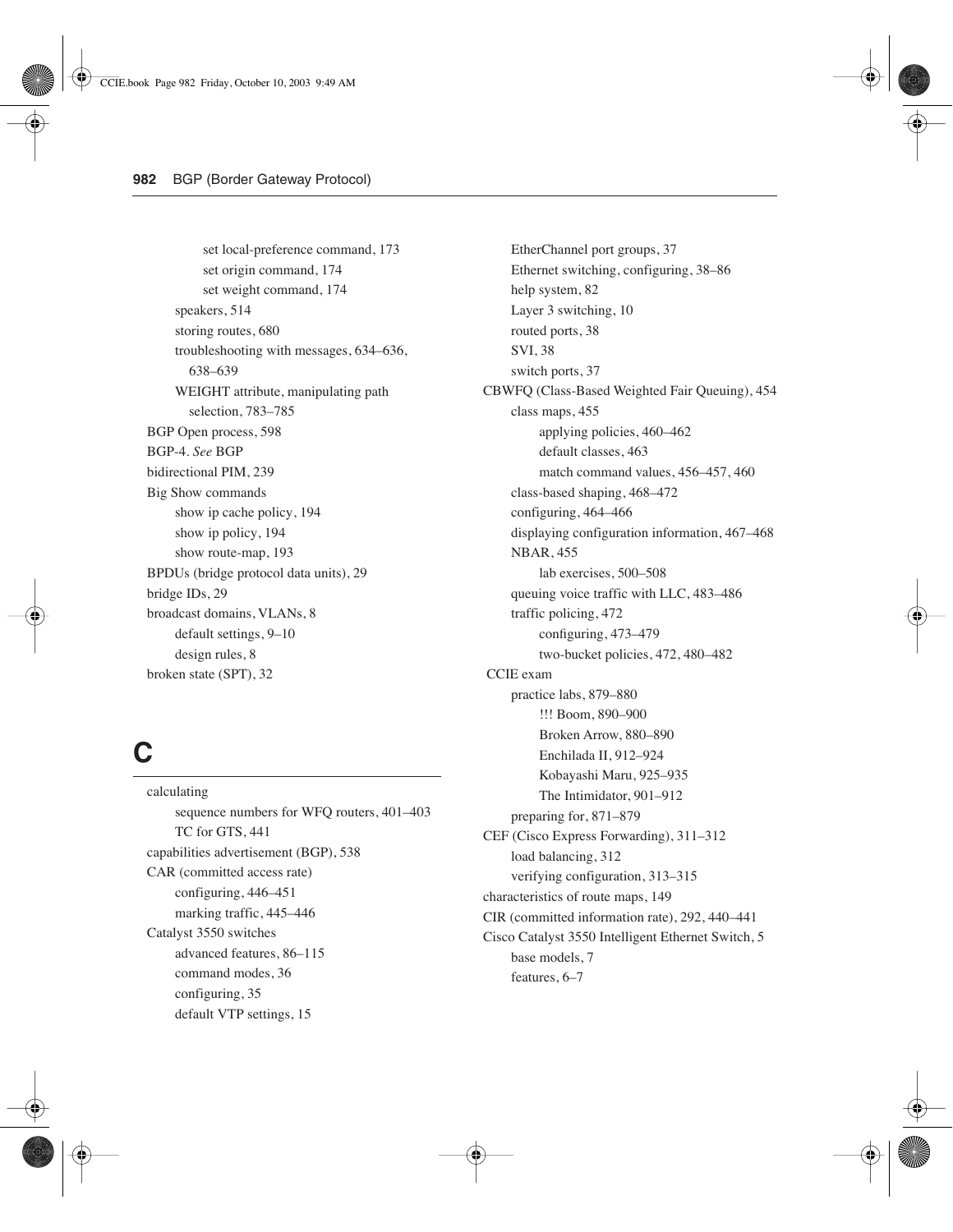Cisco Catalyst 3550 switches advanced features, 86–115 command modes, 36 configuring, 35 default VLAN settings, 9–10 default VTP settings, 15 EtherChannel port groups, 37 Ethernet switching, configuring, 38–86 Layer 3 switching, 10 routed ports, 38

SVI, 38 switch ports, 37 Cisco IOS Software customizing with alias command, 601 verifying configuration, 274–276 Cisco WFQ algorithm. *See* WFQ class maps, 455 applying policies, 460–462 default classes, 463 match command values, 456–457, 460 class-based shaping (CBWFQ), 468–472 client mode (VTP), 12 clns keyword (match command), 162 CLUSTER\_LIST attribute (BGP), 586 codepoints, 371 command modes on Catalyst 3550, 36 commands, 445 access-list rate-limit, 449–451 alias, customizing Cisco IOS Software, 601 fair-queue, arguments, 403 ip rtp priority, 451–452 match, 152–153 clns keyword, 162 example, 153–158 matching tags, 159–161 metric keyword, 161–162 next-hop keyword, 162 tag keyword, 157

mrinfo, 263 mstat, 264 output, editing shortcuts, 601–603 priority-list, arguments, 409–413 queue-list, arguments, 427–431 queue-list byte-count, 439 rate-limit, 446–449 route-map, 151 set, 163 BGP-specific, 164–175 redistribution-specific, 176–180 set as-path, 164–167 set comm-list delete, 170 set community, 167, 170 set dampening, 171–173 set local-preference, 173 set origin, 174 set weight, 174 show interface, 403 show interface serial, displaying interface performance statistics, 279–290 show ip bgp, 166, 519, 622–624 show ip bgp neighbors, 625–632 show ip bgp summary, 632–634 show ip cache policy, 194 show ip policy, 194 show memory dead, 278–279 show memory failures alloc, 278 show processes cpu, 598 show processes memory, 599 show processor cpu, 276 show queueing priority, 414–416 show route-map, 193 traceroute, 185–186 traffic-shaping group, 442 communities (BGP), 581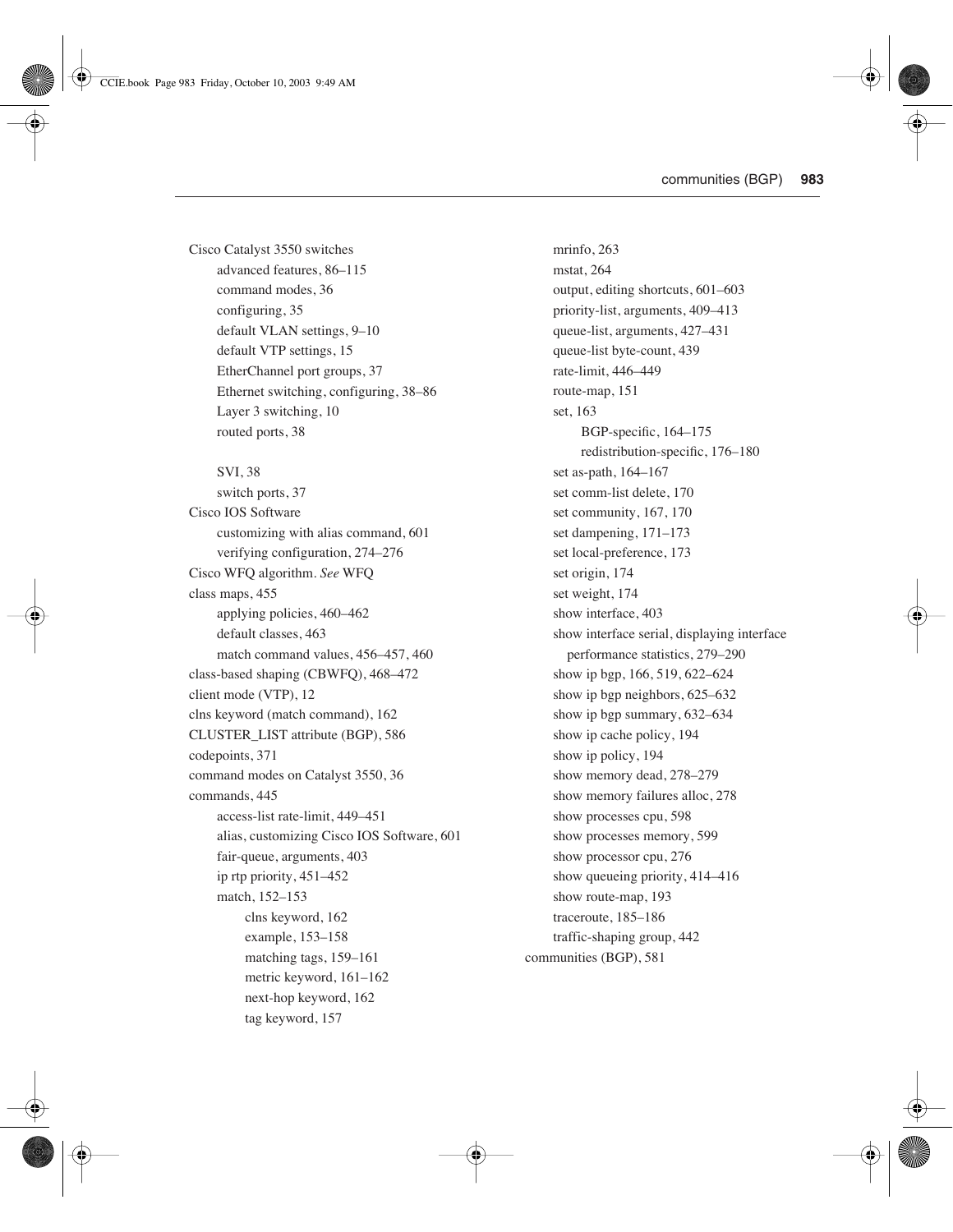COMMUNITY attribute (BGP), 581–583 community lists, 789–794 removing, 170 route filtering, 787–789 setting, 167, 170 well-known values, 785, 787 community lists, 789–794 comparing ATM and Frame Relay, 290–308 QoS implementation, 303–305 switching modes, 315 compression, 316 effect on utilization, 316 Predictor algorithm, 318–320 stacker algorithm, 316–317 conditional route advertisements (BGP), 742–745 confederations (BGP), 588–593 reducing BGP network complexity, 712, 715–726 configuring ATM traffic shaping, 305–307 UBR circuits, 307–308 VBR-nrt circuits, 305–307 BGP, 646 as IGP, 678–679 attributes, 174–175 E-BGP multihop, 673–677 I-BGP synchronization, 646–662 multihomed networks, 795–814 neighbor relationships, 604–621 prerequisites, 597–601 route dampening, 818–821 routing policies with COMMUNITY attribute, 787–794 CAR, 446–451 Catalyst 3550 switches, 35–36 advanced features, 86–115 Ethernet switching, 38–86

CBWFQ, 464–468 CEF, load balancing, 312 CQ, 432–434 queue bandwidth allocation, 435–440 E-BGP connections, 671–672 GTS, 442–445 policy-based routing, 186–191 lab exercises, 207–220 ToS bit, 191–192 PQ, 409–416 route maps, 150 lab exercises, 195–205 match command, 152–162 route-map command, 151 set command, 163–180 RSVP, 341–342 for voice traffic, 349–353 traffic policing, 473–479 two-bucket policies, 480–482 WRED, 376–381 congestion avoidance WRED, 375–381 FRED, 381–383 congestion notification, Frame Relay, 293 Connect state (FSM), 558–559 connected networks, advertising to BGP peers, 682–684 conserving memory on BGP networks, 823–826 controlled load services (RSVP), 341 controlling multicast with fast switching, 253 with tunneling, 254 traffic with policy-based routing, 182–192 CoS (class of service) types, 304 cost to root bridge, 34 CPU allocation, verifying, 276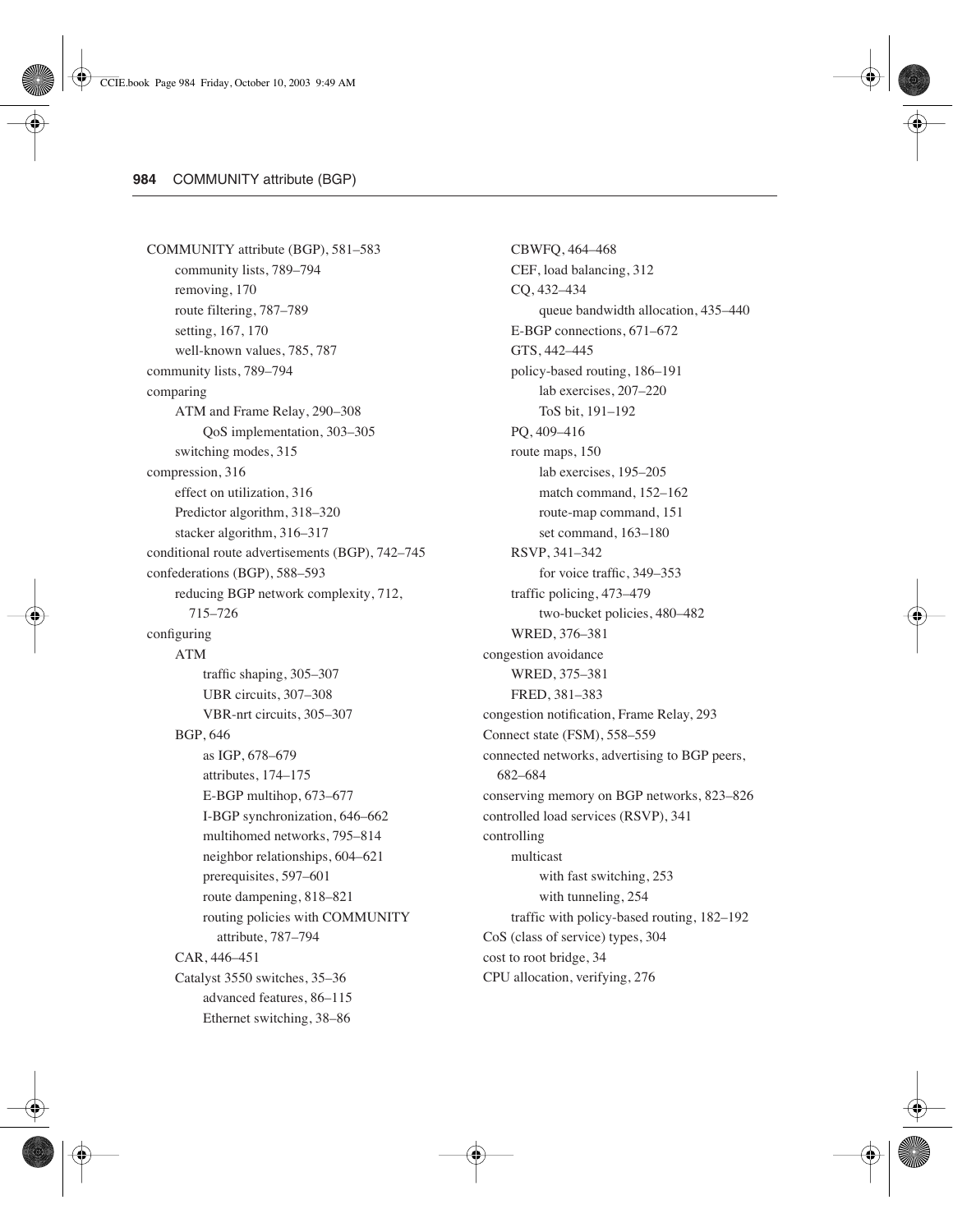CQ (Custom Queuing), 424–431 configuring, 432–434 lab exercises, 486–500 queue bandwidth allocation, 435–440 CRC (cyclic redundancy check) computation, 309 creating static RSVP reservations, 346–348 customizing Cisco IOS Software with alias command, 601

# **D**

dampening, 170 applying to unstable routes, 171–173 BGP routes, 818–821 DE (discard eligibility) bit, 292 debug commands, monitoring multicast routing, 262 default classes (class maps), defining, 463 default VLAN settings on Catalyst switches, 9–10 default VTP settings on Catalyst 3550 switches, 15 defining class map default classes, 463 dense mode (PIM), 237 deriving weight values from IP precedence values, 399 design rules of VLANs, 8 designated ports, 34 devices, PAgP, 25 diagnosing BGP problems with FSM, 639–645 with messages, 634–639 DiffServ (Differentiated Services), 366 classes of service, 367–368 DSCP, marking traffic, 371–375 lab exercises, 383–393 ToS, IP Precedence, 368–370 WRED, 375–376 configuring, 376–381 FRED, 381–383

 DISL (Dynamic ISL), 19 displaying BGP processes, 598 CBWFQ configuration information, 467–468 interface statistics, show interface serial command, 279–290 Layer 2/3 mapping information on VC, 299 queuing configurations on interfaces, 403–406 router memory statistics, 278–279 distinct reservations, 336 distribute lists, filtering BGP routes, 746–748 distributed switching, 310 distribution trees, 233 multicast forwarding, 236 reverse path forwarding, 236 shared trees, 234–235 source trees, 233 DLCIs (data-link connection identifiers), 292 DSCP (Differentiated Service Code Point) codepoints, 371 marking traffic, 371–375 DTP (Dynamic Trunk Protocol), 19 CatOSconfigurations, 19–21 DVMRP (Distance Vector Mulitcast Routing Protocol), 257–258

## **E**

E-BGP, 514 administrative distance backdoors, 815–818 effect on routing, 815 multihop, configuring, 673–677 neighbor relationships, 520–526 peer relationships, 671–672 editing command output, shortcuts, 601–603 EF (expedited forwarding) PHB, 372 enabling WFQ, 403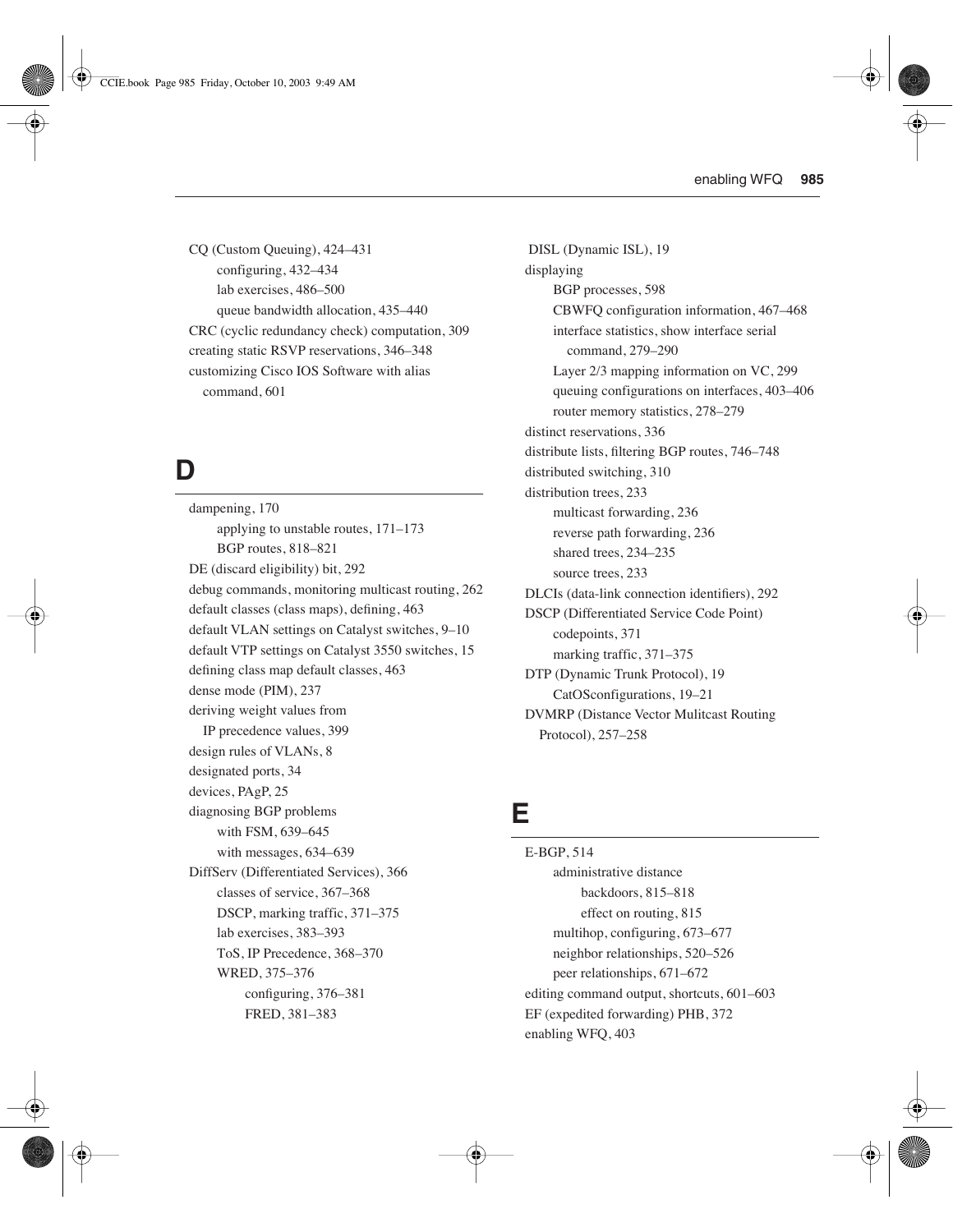enforcing traffic policies with traffic shaping, 440–441 GTS, 441–445 traffic rates with traffic policing, 472–482 two-bucket policies, 472 Established state (FSM), 563 EtherChannel, 22 Layer 3, 26 PAgP, 23–25 port groups on Catalyst 3550 switches, 37 Ethernet advanced features, configuring on Catalyst 3550 switches, 86–115 autonegotiation, 26–28 configuring on Catalyst 3550 switches, 38–86 full-duplex, 26 half-duplex, 26 evaluating router performance, 274 interfaces, 279–290 network application requirements, 276–279 verifying Cisco IOS Software configuration, 274–276 evolutionary protocols, 5 exam, preparing for, 871–879 examples of route map logic, 147–148 explicit sender selection lists (RSVP), 337

## **F**

fair-queue command, arguments, 403 fast switching, 309 controlling multicast, 253 FECN (Forward Explicit Congestion Notification), 293 FIFO Queuing, 397

filtering BGP routes, 745 with AS\_PATH attribute, 764–771 with COMMUNITY attribute, 787–789 community lists, 789–794 with distribute lists, 746–748 with prefix lists, 748–750 with route maps, 750–754 flapping routes, dampening, 818–821 flow descriptor, 336 flows, 399–400 Floyd, Sally, 375 FLP (fast link pulse), 26 Forward delay timer (STP), 35 forwarding state (STP), 34 Frame Relay BECN, 293 DE bit, 292 FECN, 293 multicast over Frame Relay, 242 versus ATM, 290–308 QoS implementations, 303–305 Zero CIR service, 292 frames, compression, 316 effect on utilization, 316 Predictor algorithm, 318–320 stacker algorithm, 316–317 FRED (Flow-Based RED), 381–383

FSM (finite-state machine), 553–555, 639 Active state, 559–560 as diagnostic tool, 639, 642–645 Connect state, 558–559 Established state, 563 Idle state, 555–558 OpenConfirm state, 562–563 OpenSent state, 561–562 full-duplex Ethernet, 26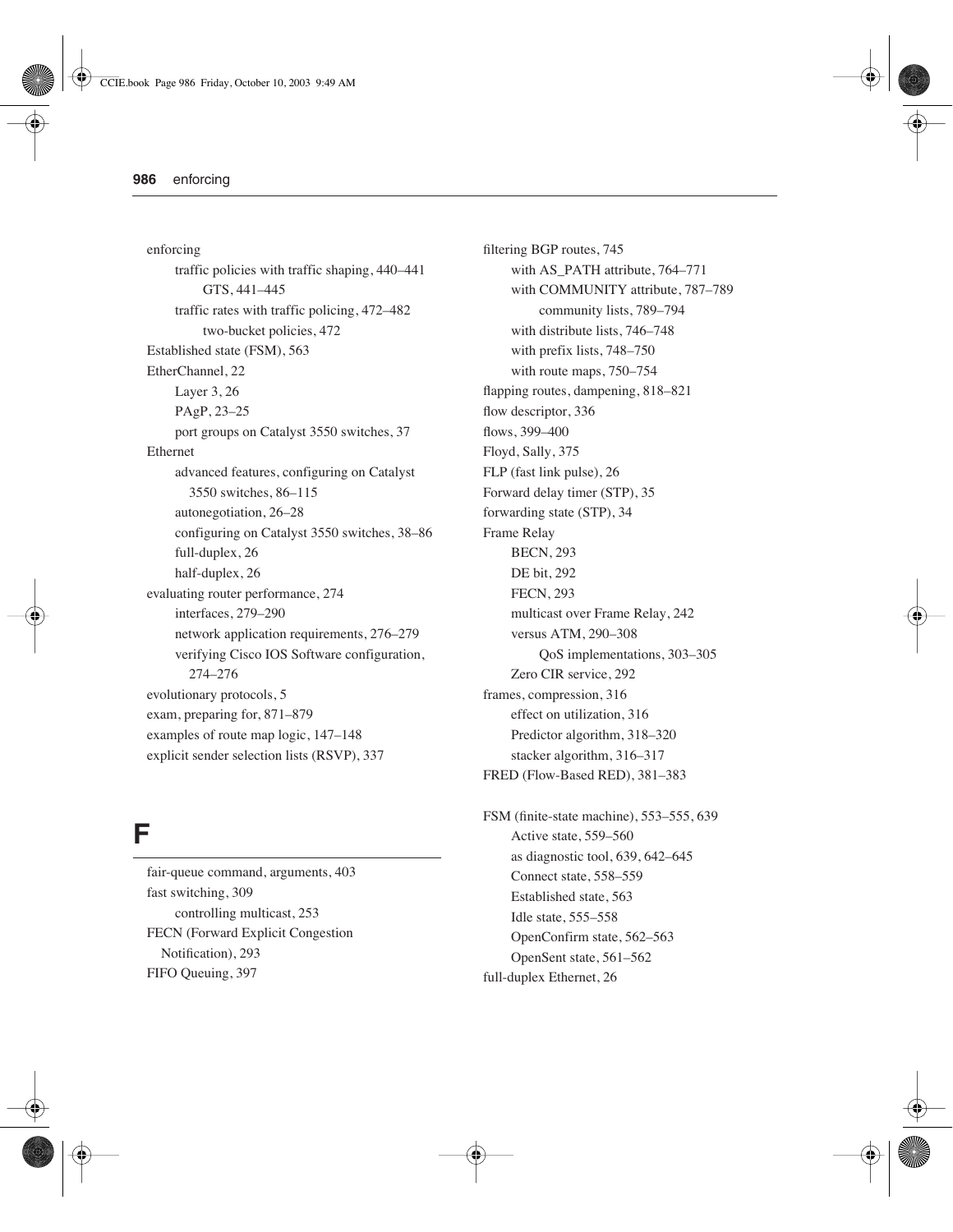# **G**

global synchronization, 375 globally scoped addresses, 229 GLOP addresses, 230 GTS (generic traffic shaping), 441 configuring, 442–445 Tc, calculating, 441 guaranteed bit rate services (RSVP), 341

## **H**

half-duplex Ethernet, 26 Hello timer (STP), 35 High priority queue (PQ), 407

### I-BGP, 514

**I**

| modifying NEXT_HOP attribute, 664-671         |
|-----------------------------------------------|
| neighbor relationships, 526, 530–533          |
| route reflectors, 584–586                     |
| synchronizing with BGP routes, 646–662        |
| Idle state (FSM), 555–556, 558                |
| IEEE 802.1d. See STP (Spanning Tree Protocol) |
| IEEE 802.1Q trunking, 18                      |
| IEEE 802.1S (Multiple Spanning Tree), 101–107 |
| IGPs (interior gateway protocols)             |
| advertising routes to BGP peers, 687–689      |
| BGP interaction, 677–679                      |
| set commands, 176–180                         |
| ill-behaved routes, 170                       |
| dampening, $171-173$                          |
| inactive flows, 399                           |

incoming traffic, policy-based routing, 182–192 interfaces CIR, 440 performance, verifying, 279–290 PQ, applying, 416–424 queuing configurations, displaying, 403–406 service policies, applying, 463 IntServ (Integrated Services), 335 lab exercises, 383–393 RSVP, 336 Admission Control Module, 337 configuring, 341–342 configuring RSVP paths, 337–338 controlled load services, 341 distinct reservations, 336 explicit sender selection lists, 337 flow descriptor, 336 guaranteed bit rate services, 341 lab exercises, 355–366 messages, 338–341 Policy Control Module, 337 shared reservations, 336 simulating messages, 343–346 static reservations, creating, 346–348 troubleshooting, 354–355 voice traffic configuration, 349–353 wildcard lists, 337 IP Precedence values setting, 368–370 weight values, 399 IP RTP priority, 451–452 applying to interfaces, 452–453 ip rtp priority command, 451–452 ISL (Inter-Switch Link), 17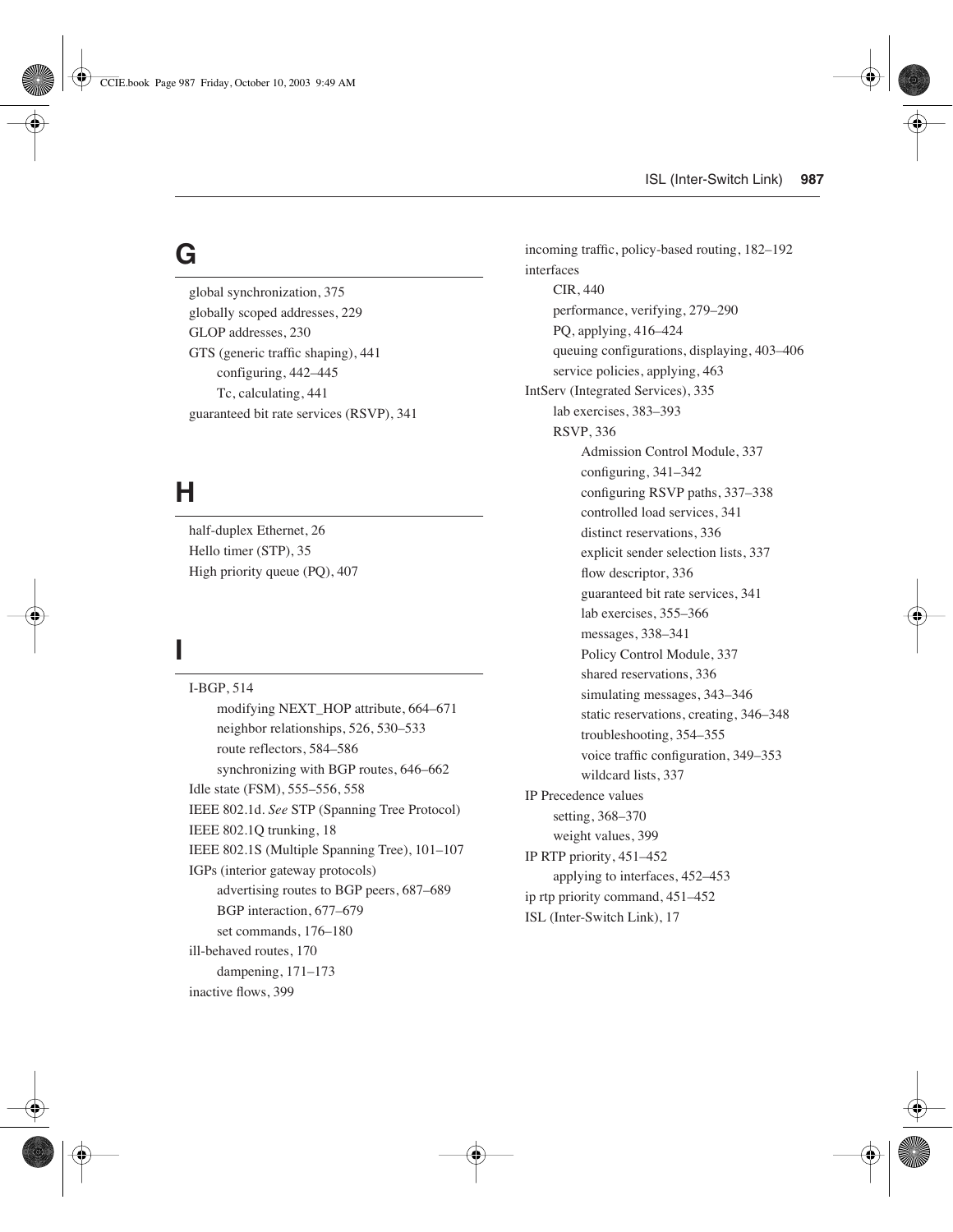# **J-K**

joining multicast groups, 249–250

### KEEPALIVE message (BGP), 550

keywords for match command, 152 clns, 162 metric, 161–162 next-hop, 162

#### lab exercises

**L**

applying PQ, 416–424 ATM and QoS, 320–333 BGP multihoming, 826–866 BGP routing, 689–705 CBWFQ with NBAR, 500–508 configuring policy-based routing, 207–220 configuring route maps, 195–205 CQ, 486–500 DiffServ, 383–393 IntServ, 383–393 multicast, 239–241 RSVP, 355–366 Layer 2 multicast addresses, 231–233 Layer 2 technologies, traffic shaping, 441 Layer 2/3 mapping information, displaying, 299 Layer 3 EtherChannel, 26 Layer 3 switching, 10 learning state (SPT), 34 Lemple-Ziv standard algorithm, 316 limitations of QoS, 273 listening state (SPT), 32 LLC (Low Latency Queuing) priority classes, 482 with CBWFQ for voice traffic, 483–486

load balancing with CEF, 312 local networks, advertising to BGP peers, 680 connected networks, 682–684 IGP routes, 687–689 static routes, 685–687 LOCAL\_PREF attribute (BGP), 577–578 setting, 173 specifying network exit points, 780–783 local-link addresses, 229 Loc-RIB table (BGP), 516 loop avoidance with STP, 28 BPDUs, 29 broken state, 32 forwarding state, 34 learning state, 34 listening state, 32 path cost, 30–31 states, 32 timers, 35 Low priority queue (PQ), 407

### **M**

manipulating BGP routes with NEXT\_HOP attribute, 772–776 with WEIGHT attribute (BGP), 783–785 map tags, 151 marking traffic with CAR, 445–451 DSCP, 371–375 match command, 152–153 clns keyword, 162 example, 153–158 keywords, 152 matching tags, 159–161 metric keyword, 161–162 next-hop keyword, 162 tag keyword, 157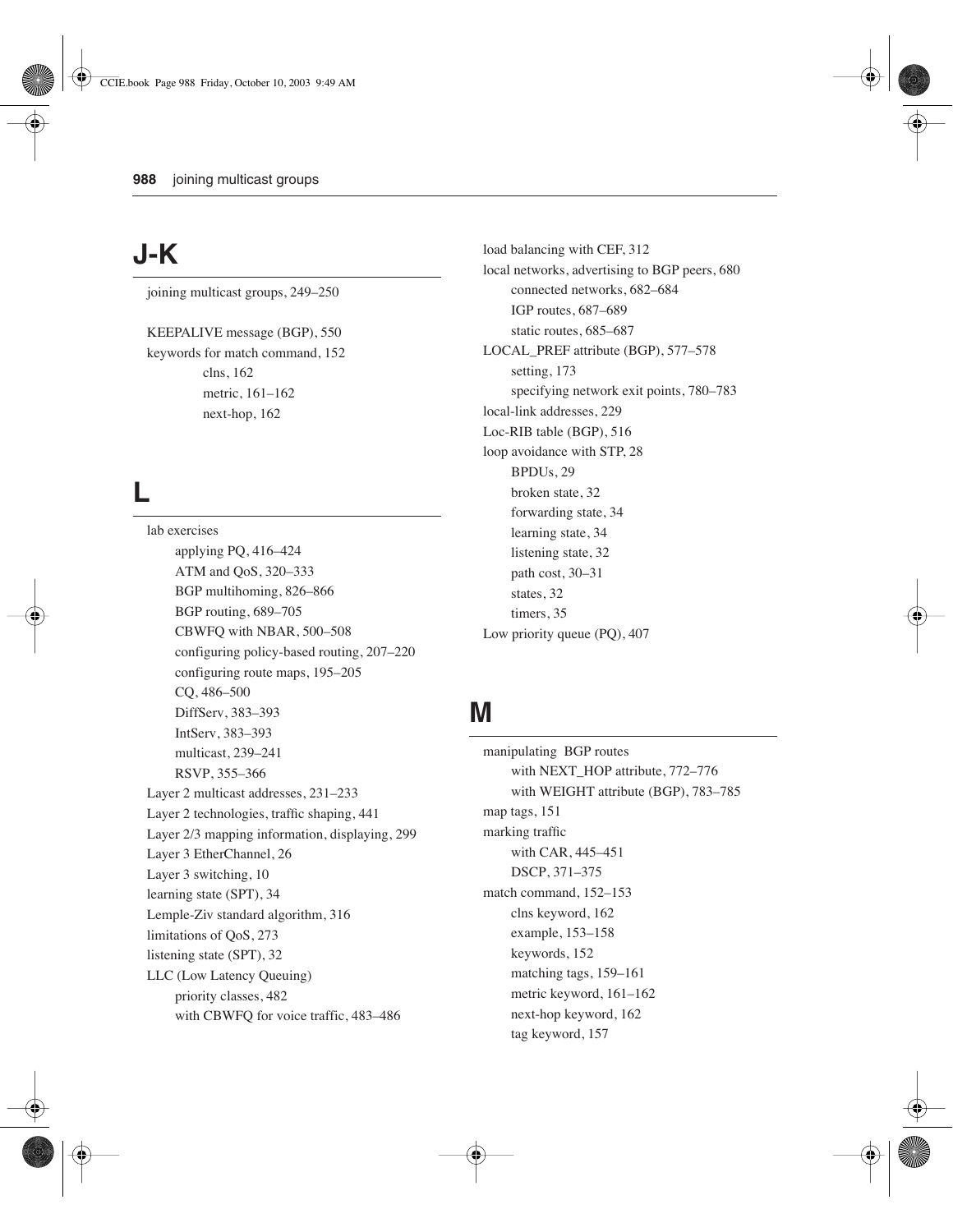match statements (route maps), 148 Max age timer (STP), 35 MBS (maximum burst size), ATM traffic shaping, 305–307 MED attribute (BGP), 576 best path selection, 776–780 Medium priority queue (PQ), 407 member autonomous systems, reducing BGP network complexity, 712–726 memory conserving on BGP networks, 823–826 router statitistics, displaying, 278–279 verifying router configuration, 274–276 messages BGP as diagnostic tool, 634–639 KEEPALIVE, 550 NOTIFICATION, 546–549 OPEN, 534–538 ROUTE-REFRESH, 551–553 UPDATE, 539–545 RSVP, 338–341 simulating, 343–346 VTP, 13–14 metric keyword (match command), 161–162 min-max fair-share algorithm, 398 monitoring multicast routing, commands, 262 mrinfo command, 263 MRM (Multicast Routing Manager), 267–268 MSDP (Multicast Source Discovery Protocol), 245 MST (Multiple Spanning Tree), 101–107 configuring on Catalyst 3550 switches, 101, 104–111

mstat command, 264 multicast, 225–226 addressing, 228 administratively scoped addresses, 230–231 globally scoped addresses, 229 GLOP addresses, 230 Layer 2 multicast addresses, 231–233 local-link addresses, 229 source-specific addresses, 230 anycast RP, 244– 246 controlling with fast switching, 253 with tunneling, 254 distribution trees, 233 multicast forwarding, 236 reverse path forwarding, 236 shared trees, 234–235 source trees, 233 DVMRP, 257–258 monitoring, show commands, 262 MRM, 267–268 over Frame Relay, 242 PIM, 237 Auto-RP, 244 bidirectional PIM, 239 dense mode, 237 sparse mode, 237–239 PIMv2, 258–259 stub networks, 254 versus unicast, 226 multicast forwarding, 236 multicast groups, joining, 249–250 multicast TTL, 243 multihoming BGP networks, 795–814 lab exercises, 826–866 multiservice traffic, 291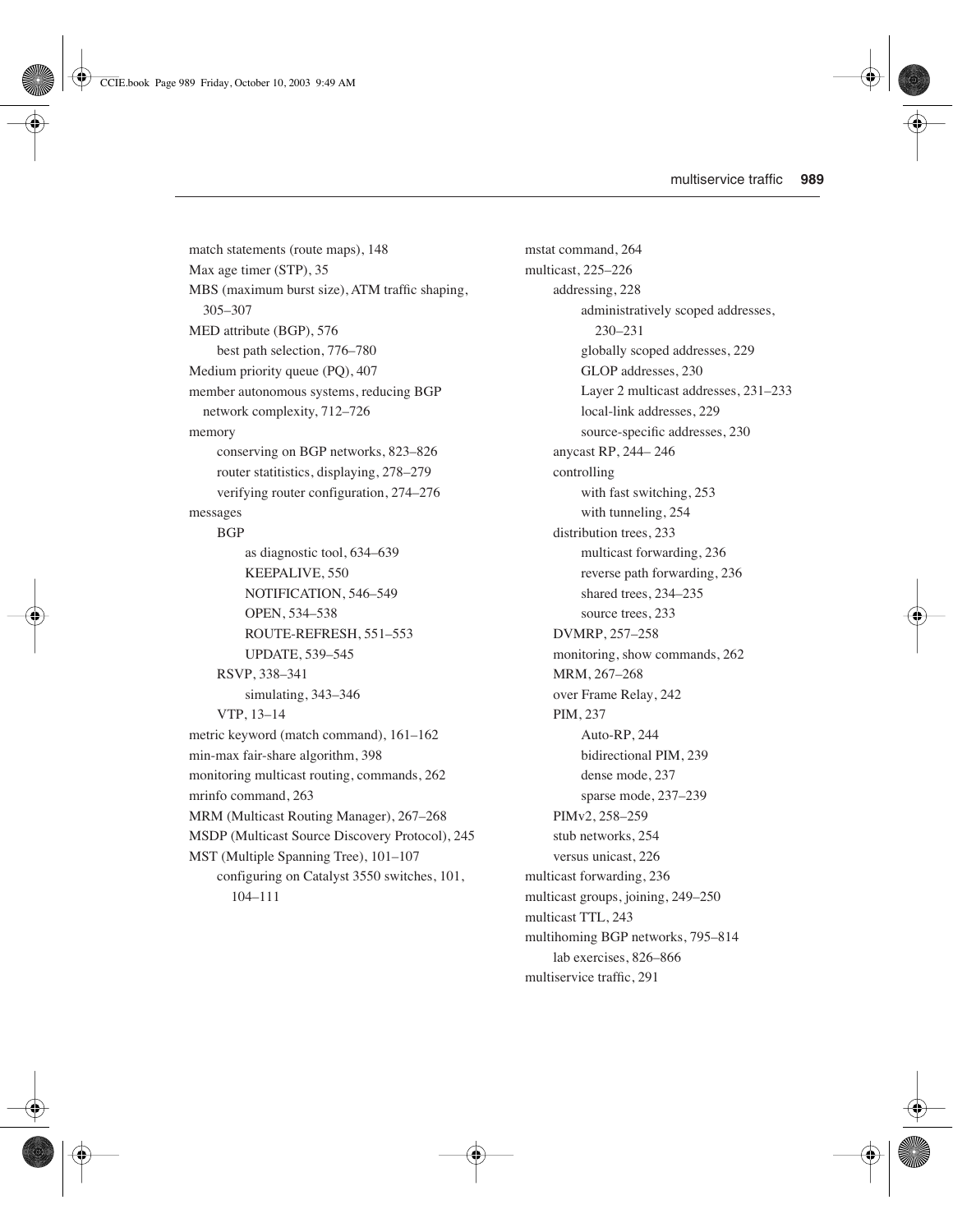# **N**

naming route maps, 151 NBAR (Network-Based Application Recognition), 454 with CBWFQ, 455 lab exercises, 500–508 neighbor relationships (BGP), 519 configuring, 604–621 E-BGP, 520–526 FSM, 553–555 Active state, 559–560 Connect state, 558–559 Established state, 563 Idle state, 555–558 OpenConfirm state, 562–563 OpenSent state, 561–562 I-BGP, 526, 530–533 peer authentication, 707–708 troubleshooting, 604, 621 with show ip bgp command,  $622-634$ NetFlow switching, 310–311 network applications, verifying minimum requirements, 276–279 network design (BGP), reducing complexity of, 709–741 NEXT HOP attribute (BGP), 572–573 modifying on I-BGP peers, 664–671 path manipulation, 772–776 next-hop keyword (match command), 162 NLP (normal link pulse), 26 NLRI (network layer reachability information), 539 nondesignated ports, 34 Normal priority queue (PQ), 407 NOTIFICATION message (BGP), 546–549

## **O**

OPEN message (BGP), 534–538 OpenConfirm state (FSM), 562–563 OpenSent state (FSM), 561–562 optimum switching, 310 ORIGIN attribute (BGP), 566 affecting route selection, 755–760 setting, 174 ORIGINATOR\_ID attribute (BGP), 586

### **P**

packet marking, 371–375 packets, multicast, 226 PAgP (Port Aggregation Protocol), 23–25 physical learners, 25 verifying status, 62 path cost (STP), 30–31 path selection, manipulating with AS\_PATH attribute, 760–763 with ORIGIN attribute, 755–760 path-vector protocols, BGP. *See* BGP PCR (peak cell rate), ATM traffic shaping, 305–307 peer capabilities, 538 peer groups, 593 reducing BGP network complexity, 730–732 peers, 566 performance evaluating, 274–276 network application requirements, evaluating, 276–279 of router interfaces, evaluating, 279–290 tuning BGP networks, 821–822 memory conservation, 823–826 route refresh, 821–823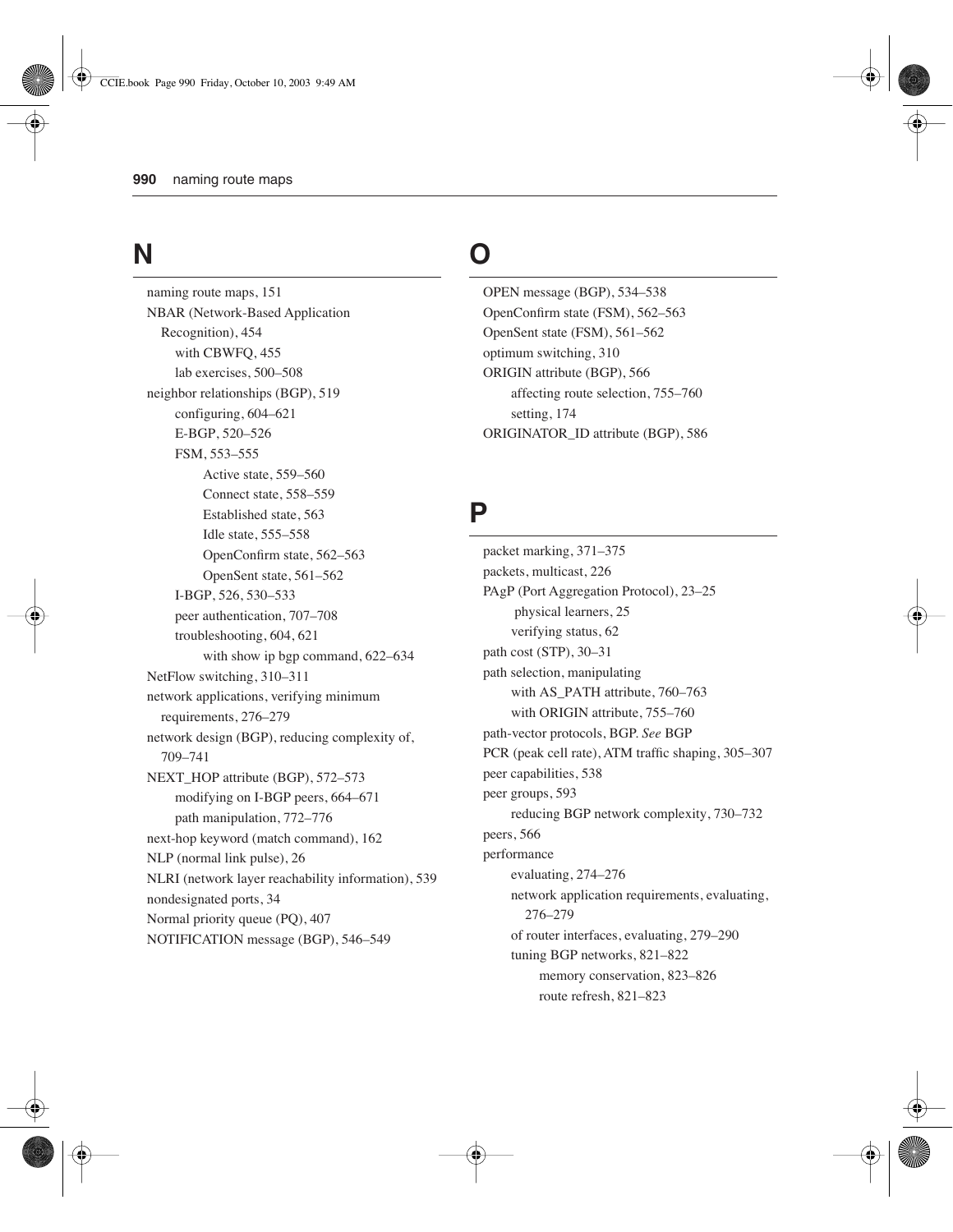Perlman, Radia, 28 PHB (per-hop behavior), 371–372 PIM (Protocol Independent Multicast), 237 Auto-RP, 244 bidirectional PIM, 239 dense mode, 237 sparse mode, 237–239 PIMv2, 258–259 Policy Control Module (RSVP), 337 policy-based routing, 182–186 benefits of, 181 configuring, 186–191 lab exercises, 207–220 ToS bit, setting, 191–192 ports, changing duplex settings, 52 PortFast Spanning Tree, configuring on Catalyst 3550 switches, 87–88 PQ (Priority Queuing), 406 applying to interfaces, 416–424 configuring, 409–416 practice labs, 879–880 !!! Boom, 890–900 Broken Arrow, 880–890 Enchilada II, 912–924 Kobayashi Maru, 925–935 The Intimidator, 901–912 Predictor compression algorithm, 318–320 prefix lists, filtering BGP routes, 748–750 preparing for CCIE exam, 871–879 prerequisites for BGP configuration, 597–598 assessing router capacity, 598–601 prioritizing RTP traffic, 451–453 priority classes, 482 Priority-Based Weighted Fair Queuing. *See* LLC (Low Latency Queuing) priority-list command, arguments, 409–416 private autonomous systems, reducing BGP network complexity, 727–729

process CPU allocation, verifying, 276 process switching, 309 processes (BGP), displaying, 598 protected ports, configuring on Catalyst 3550 switches, 114–115 PVCs (permanent virtual circuits), creating on Cisco routers, 294–298

## **Q**

QoS (quality of service) comparing ATM and Frame Relay implementations, 303–305 DiffServ, 366 classes of service, 367–368 DSCP, 371–375 ToS values, 368–370 WRED, 375–383 IntServ, 335 Admission Control Module, 337 configuring RSVP paths, 337–338 controlled load services, 341 guaranteed bit rate services, 341 Policy Control Module, 337 RSVP, 336–355 limitations of, 273 traffic shaping, 440 applying, 441 GTS, 441–445 queue-list byte-count command, 439 queue-list command, arguments, 427–428, 431 queuing CBWFQ, 454 class-based shaping, 468–472 class maps, 455–457, 460–463 configuring, 464–466 displaying configuration information, 467–468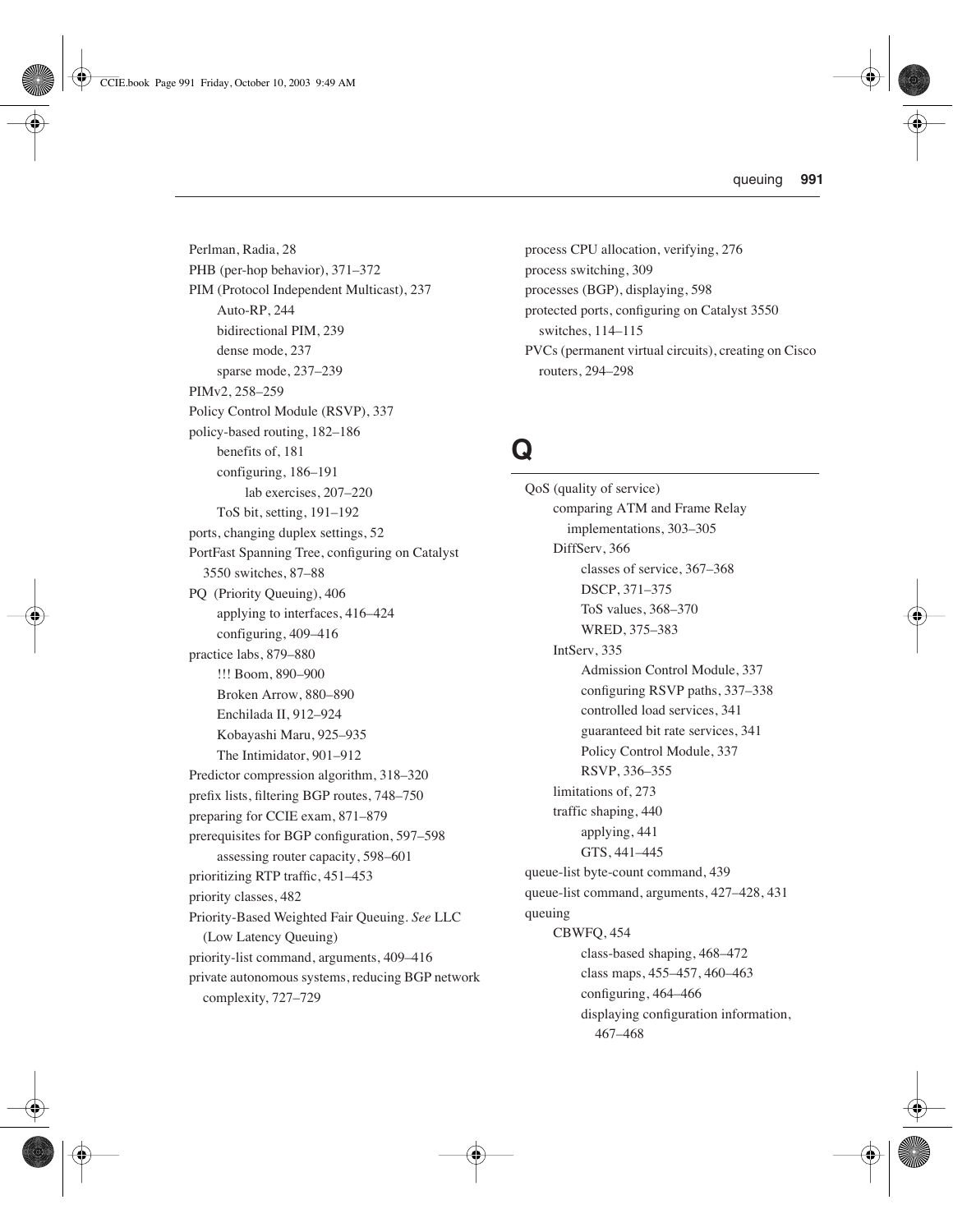```
lab exercises, 500–508
    NBAR, 455
    traffic policing, 472–482
CQ, 424– 431
    configuring, 432–434
    lab exercises, 486–500
    queue bandwidth allocation, 435–440
FIFO, 397
LLC
    priority classes, 482
    with CBWFQ for voice traffic, 483–486
PQ, 406
    applying to interfaces, 416–424
    configuring, 409–416
token-bucket scheme, 445
WFQ, 398–399, 406
    enabling, 403
    flows, 399–400
    sequence numbers, 399–400
    sequence numbers, calculating, 401–403
```
## **R**

Radix Trie, 598 rate-limit command, 446–449 redistribution, set commands, 176–180 reducing complexity of BGP networks with confederations, 712–726 with peer groups, 730–732 with private autonomous systems, 727–729 with route aggregation, 732–741 with route reflectors, 709–712 removing community attribute (BGP), 170 reverse path forwarding, 236 revolutionary protocols, 5 RIBs (Routing Information Bases), 516

Root guard, configuring on Catalyst 3550 switches, 92–94 route aggregation conditional route advertisements, 742–745 reducing BGP network complexity, 732–741 route dampening, 818–821 route maps. *See also* policy-based routing characteristics of, 149 configuring, 150 lab exercises, 195–205 match command, 152–162 route-map command, 151 set command, 163–180 filtering BGP routes, 750–754 logic, 147 match statements, 148 naming, 151 route reflectors, 584–586 reducing BGP network complexity, 709–712 route refresh capability (BGP), 821–823 route selection process (BGP), 593–594 manipulating with AS\_PATH attribute, 760–763 manipulating with ORIGIN attribute, 755–760 route tape, 147 routed ports, 80 on Catalyst 3550 switches, 38 route-map command, 151 ROUTE-REFRESH message (BGP), 551–553 routers memory, verifying configuration, 274–276 performance, evaluating, 274–290 routing tables, BGP, 515–516 RP (rendezvous point), 234 anycast RP, 244–246 RSTP (Rapid Spanning Tree Protocol), 95 configuring on Catalyst 3550 switches, 95–99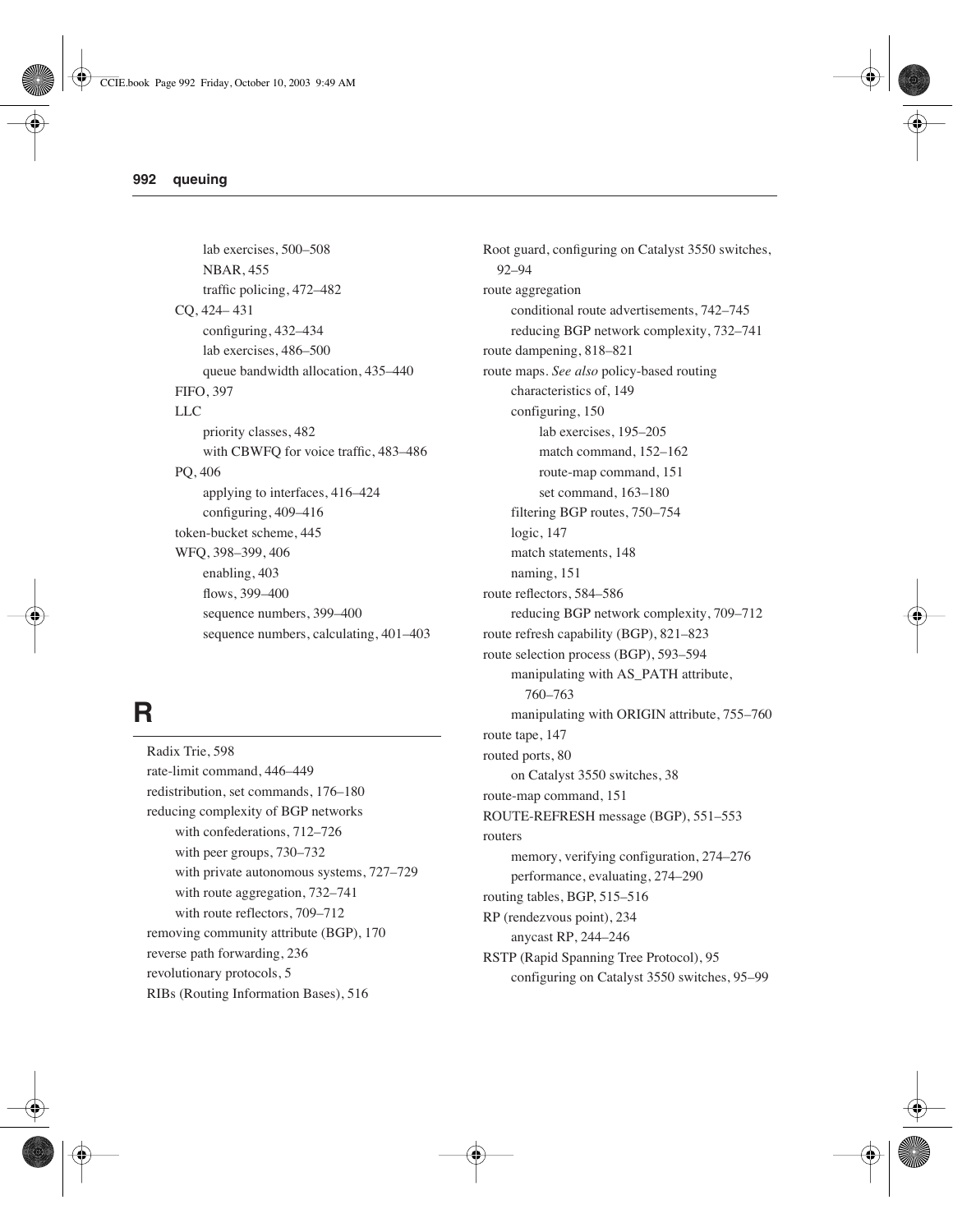RSVP (Resource Reservation Protocol), 336 Admission Control Module, 337 configuring, 341–342 controlled load services, 341 distinct reservations, 336 explicit sender selection lists, 337 flow descriptor, 336 guaranteed bit rate services, 341 lab exercises, 355–366 messages, 338–341 simulating, 343–346 Policy Control Module, 337 RSVP paths, 337–338 shared reservations, 336 static reservations, creating, 346–348 troubleshooting, 354–355 voice traffic configuration, 349–353 wildcard lists, 337 RTP traffic, prioritizing, 451–453

# **S**

SCR (sustained cell rate), ATM traffic shaping, 305–307 security, BGP peer authentication, 707–708 sequence numbers, applying to route maps, 152 sequence numbers (WFQ), 399–400 calculating, 401–403 server mode (VTP), 12 service policies, applying to interfaces, 463 sessions, BGP, 513 route exchange process, 516, 519 set as-path command, 164–167 set command, 163 BGP-specific, 164–175 redistribution-specific, 176–180

set comm-list detete command, 170 set community command, 167, 170 set dampening command, 171–173 set local-preference command, 173 set origin command, 174 set weight command, 174 shared reservations, 336 shared trees, 234–235 shortcuts for editing Cisco IOS Software command output, 601–603 show commands, monitoring multicast routing, 262 show interface command, 403 show interface serial command, displaying interface statistics, 279–290 show ip bgp command, 166, 519, 622–624 show ip bgp neighbors command, 625–632 show ip bgp summary command, 632–634 show ip cache policy command, 194 show ip policy command, 194 show memory dead command, 278–279 show memory failures alloc command, 278 show processes cpu command, 598 show processes memory command, 599 show processor cpu command, verifying CPU allocation, 276 show queueing priority command, 414–416 show route-map command, 193 show traffic-shaping, 445 show traffic-shaping command, 445 simulating RSVP messages, 343–346 software compression techniques, 316 affect on utilization, 316 Predictor algorithm, 318–320 stacker algorithm, 316–317 source trees, 233 source-specific addresses, 230 sparse mode (PIM), 237–239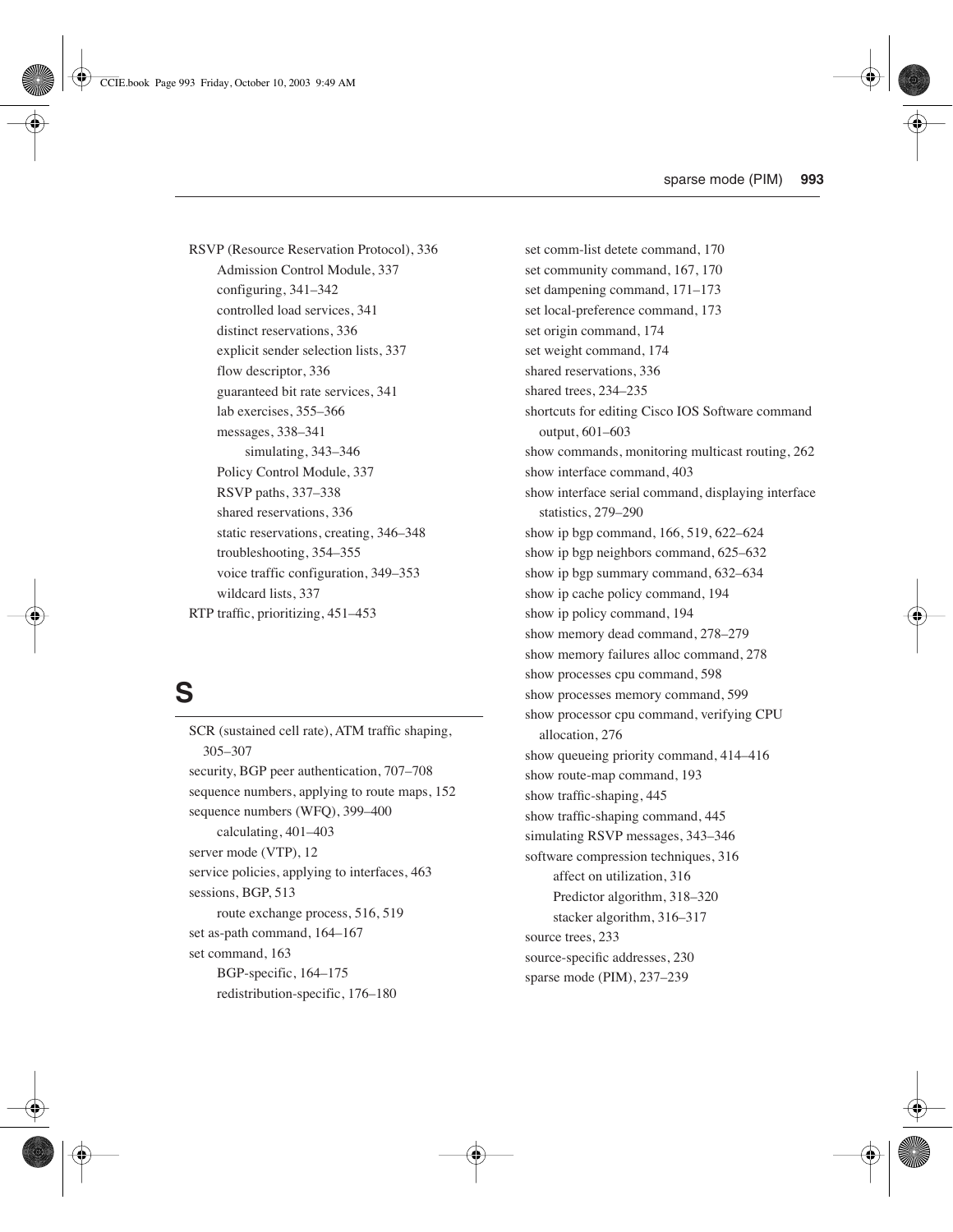speakers, 514 neighbor relationships, 519 E-BGP, 520–526 I-BGP, 526, 530– 533 route reflectors, 584–586 specifying best path with MED attribute (BGP), 776–780 network exit points with LOCAL\_PREF attribute (BGP), 780–783 stacker compression algorithm, 316–317 states of STP, 32 broken state, 32 forwarding state, 34 learning state, 34 listening state, 32 static routes, advertising to BGP peers, 685–687 static RSVP reservations, creating, 346–348 storage of BGP routes, 680 STP (Spanning Tree Protocol), 28 BPDUs, 29 broken state, 32 forwarding state, 34 learning state, 34 listening state, 32 path cost, 30–31 port states versus RSTP port states, 99 states, 32 timers, 35 stub networks (multicast), 254 study labs, ATM and QoS, 320–333 subinterfaces (ATM), configuring, 294 summary, 739 suppressing BGP advertisements, 738–741 SVI (Switch Virtual Interface), 38 switch ports on Catalyst 3550 switches, 37

switching, 308 CEF, 311–312 load balancing, 312 verifying configuration, 313–315 distributed switching, 310 fast switching, 309 NetFlow switching, 310–311 optimum switching, 310 process switching, 309 synchronizing BGP routes with I-BGP routing table, 646–662 syntax for route maps, 150 match command, 152–162 route-map command, 151 set command, 163–180

### **T**

tag keyword (match command), 157–161 Tc (time interval), 441 timers (STP), 35 Token Ring, VTP version II, 14 token-bucket scheme, 440, 445 ToS bit values, 367–368 IP Precedence, configuring, 368–370 setting on policy routes, 191–192 traceroute command, 185–186 traffic ATM, CoS, 304 congestion avoidance, WRED, 375–383 incoming, policy-based routing, 182–192 load balancing with CEF, 312 marking, 445 policy classification, 445–446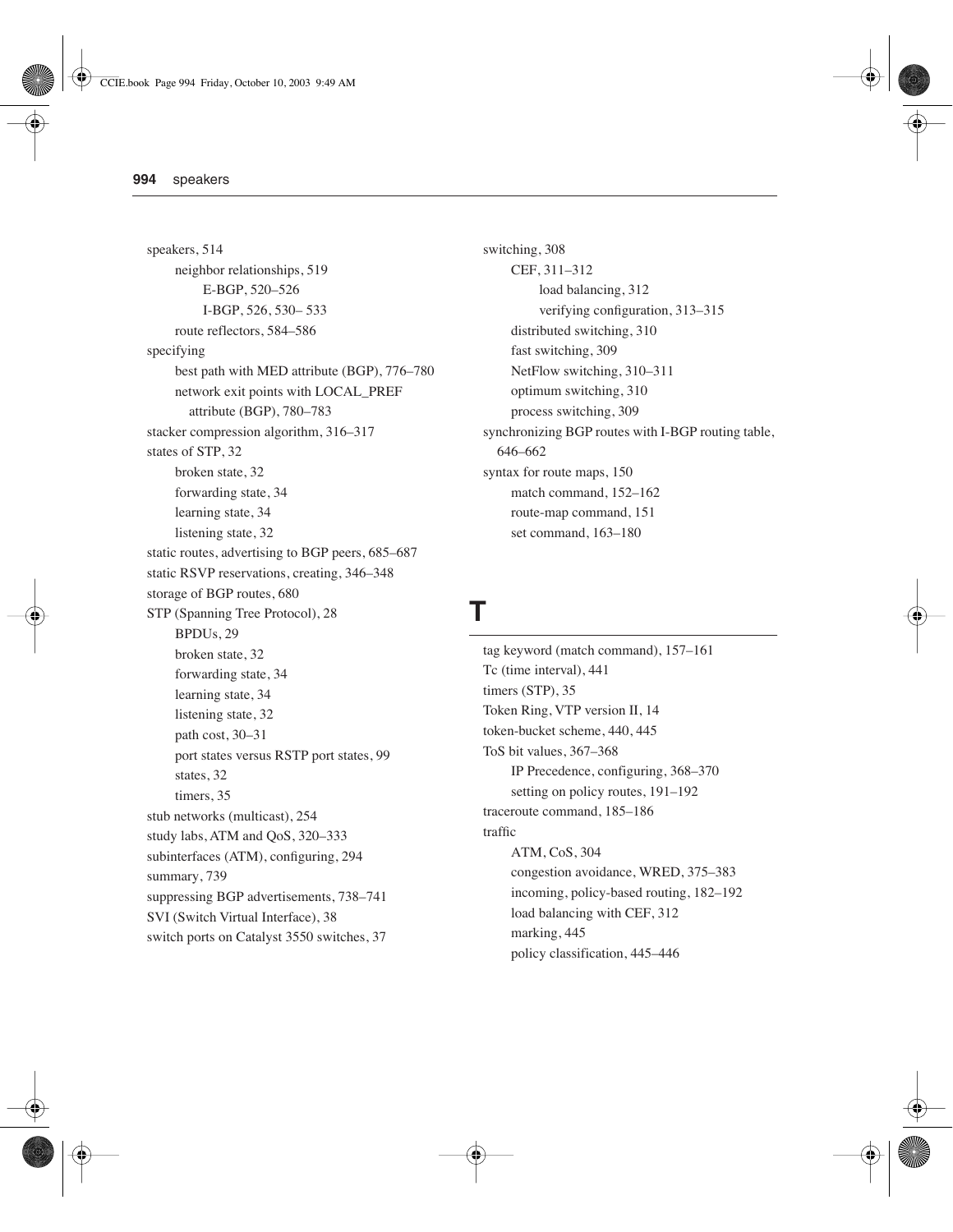queuing CBWFQ, 454–482 CQ, 424–440 FIFO, 397 LLC, 482–486 PQ, 406–424 WFQ, 398–406 voice, prioritizing, 451–453 traffic policing, 472 configuring, 473–479 two-bucket policies, 472, 480–482 traffic shaping, 440 applying, 441 class-based shaping, 468–472 configuring on ATM, 305–307 GTS, 441 configuring, 442–445 Tc, calculating, 441 traffic-shaping group command, 442 transparent mode (VTP), 12 troubleshooting **BGP** Idle/Active state scenario, 639–645 neighbor relationships, 604, 621–634 with messages, 634–639 multicast routing, 263–266 RSVP, 354–355 trunking 802.1Q, 18 DTP, CatOS configurations, 19–21 EtherChannel, 22 Layer 3, 26 PAgP, 23–25 ISL, 17 VTP, 12 messages, 13–14 modes of operation, 12–13 pruning, 15

tuning BGP performance, 821–822 memory conservation, 823–826 route refresh, 821–823 two-bucket traffic policies, 472 example, 479

# **U**

UBR circuits, configuring, 307–308 unstable routes, dampening, 171–173, 818–821 UPDATE message (BGP), 539–545 UplinkFast, configuring on Catalyst 3550 switches, 89–90 utilization of processors, verifying, 277

### **V**

VCs (virtual circuits) displaying Layer 2/Layer 3 mapping information, 299 VBR-nrt, ATM configuration, 305–307 verifying CEF configuration, 313–315 Cisco IOS Software configuration, 274–276 PAgP status, 62 policy-based routing with traceroute command, 185 process CPU allocation, 276 router interface performance, 279–290 VLAN maps, configuring on Catalyst 3550 switches, 111–114 VLANs, 8 default Catalyst switch settings, 9–10 design rules, 8 Layer 3 switching, 10